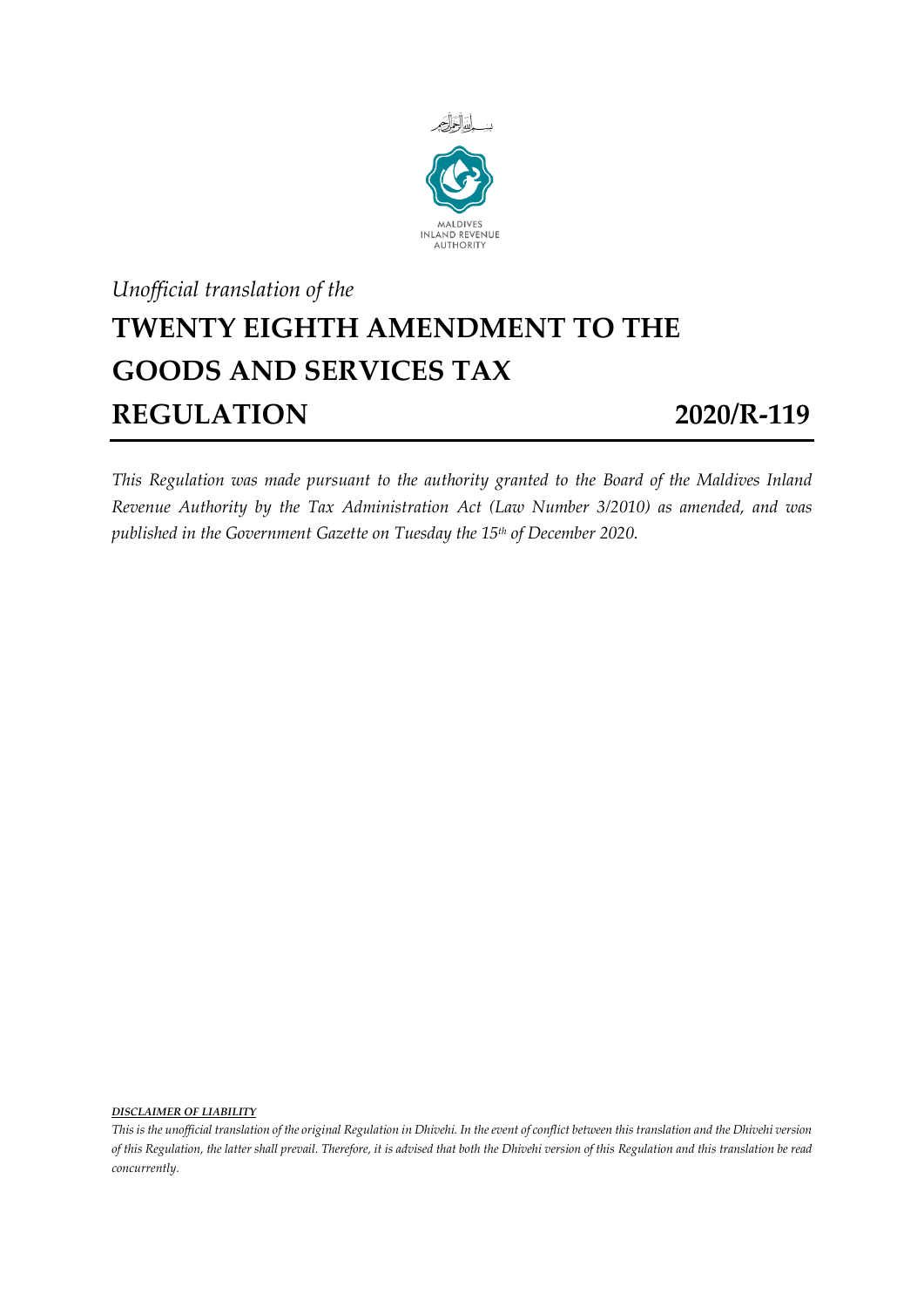## **TWENTY EIGHTH AMENDMENT TO THE GOODS AND SERVICES TAX REGULATION**

The Goods and Services Tax Regulation (Regulation Number 2011/R-43) shall be amended as follows:

**1.** Insert a section after Section 22 of the aforementioned Regulation as follows:

| Time of<br>supply where<br>consideration<br>for a supply is | $22-1.$ | (a) | Unless otherwise specified in this Regulation, the time<br>of supply of a transaction of which the consideration is<br>paid in non-monetary form shall be the earlier of:<br>(1)<br>the time at which an invoice was prepared in<br>relation to the good or service;                         |  |  |
|-------------------------------------------------------------|---------|-----|----------------------------------------------------------------------------------------------------------------------------------------------------------------------------------------------------------------------------------------------------------------------------------------------|--|--|
| paid in non-<br>monetary<br>form                            |         |     |                                                                                                                                                                                                                                                                                              |  |  |
|                                                             |         |     | (2)<br>the time at which the full or partial consideration<br>for the good or service was paid.                                                                                                                                                                                              |  |  |
|                                                             |         | (b) | Where subsection (a) applies to a transaction, each party<br>to the transaction shall be deemed to have provided a<br>good or service to the other, and, the good or service<br>received by each party thereof shall be deemed to be the<br>consideration for the supply made by that party. |  |  |
|                                                             |         | (c) | Where the consideration for a transaction to which this<br>Section applies is the granting of right to use an<br>immovable property or part thereof, the time of supply<br>of that transaction shall be the earlier of:                                                                      |  |  |
|                                                             |         |     | the time at which the person who provided the<br>(1)<br>good or service acquires the right to use the<br>immovable property or part thereof;                                                                                                                                                 |  |  |

(2) the time at which the person who provided the good or service commences utilization of the immovable property or part thereof;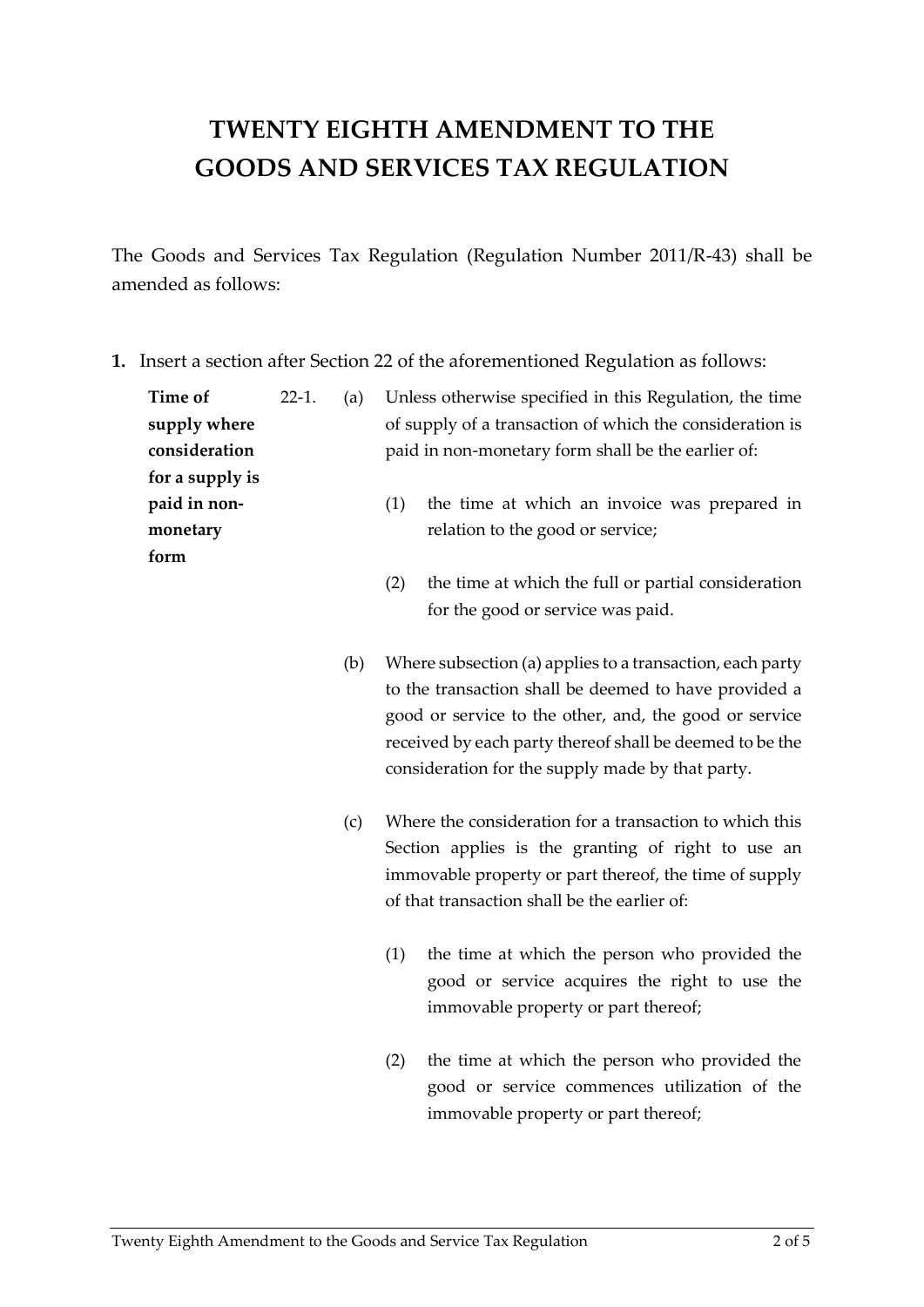- **2.** Amend Section 25 (g) of the aforementioned Regulation as follows:
	- 25.  $(g)$  Subsection (a) shall apply even where the consideration for a supply made to a related party is paid for in nonmonetary form.
- **3.** Insert a section after section 25 of the aforementioned Regulation as follows:

**Value of supply made via a related party** 25-1. (a) Where goods and services are supplied indirectly via another person that is related to the supplier of the goods and services, the consideration for the transaction shall be the greater of the amount referred to in subsections 19(a) and (b) of the Act that the person:

- (1) who enjoys the benefits of the goods or services pays any person for that benefit; or
- (2) that is issued with an invoice for the supply of the goods or services pays for the goods or services.
- (b) The person who enjoys the benefits referred to in subsection (a)(1) need not be a related person of the supplier of the goods and services.
- **4.** Amend Section 46(a)(3) of the aforementioned Regulation as follows:
	- 46. (a) (3) Where subsection (a)(1) applies, any amount of input tax in relation to capital expenditure that remains unclaimed, for any reason, by the end of the 12 (twelve) month duration, and, where subsection (a)(2) applies, any amount of input tax in relation to capital expenditure that remains unclaimed, for any reason, by the end of the 36 (thirty-six) month duration, may be set off against the output tax in subsequent taxable periods. This subsection is subject to subsection (a)(5) of this Section.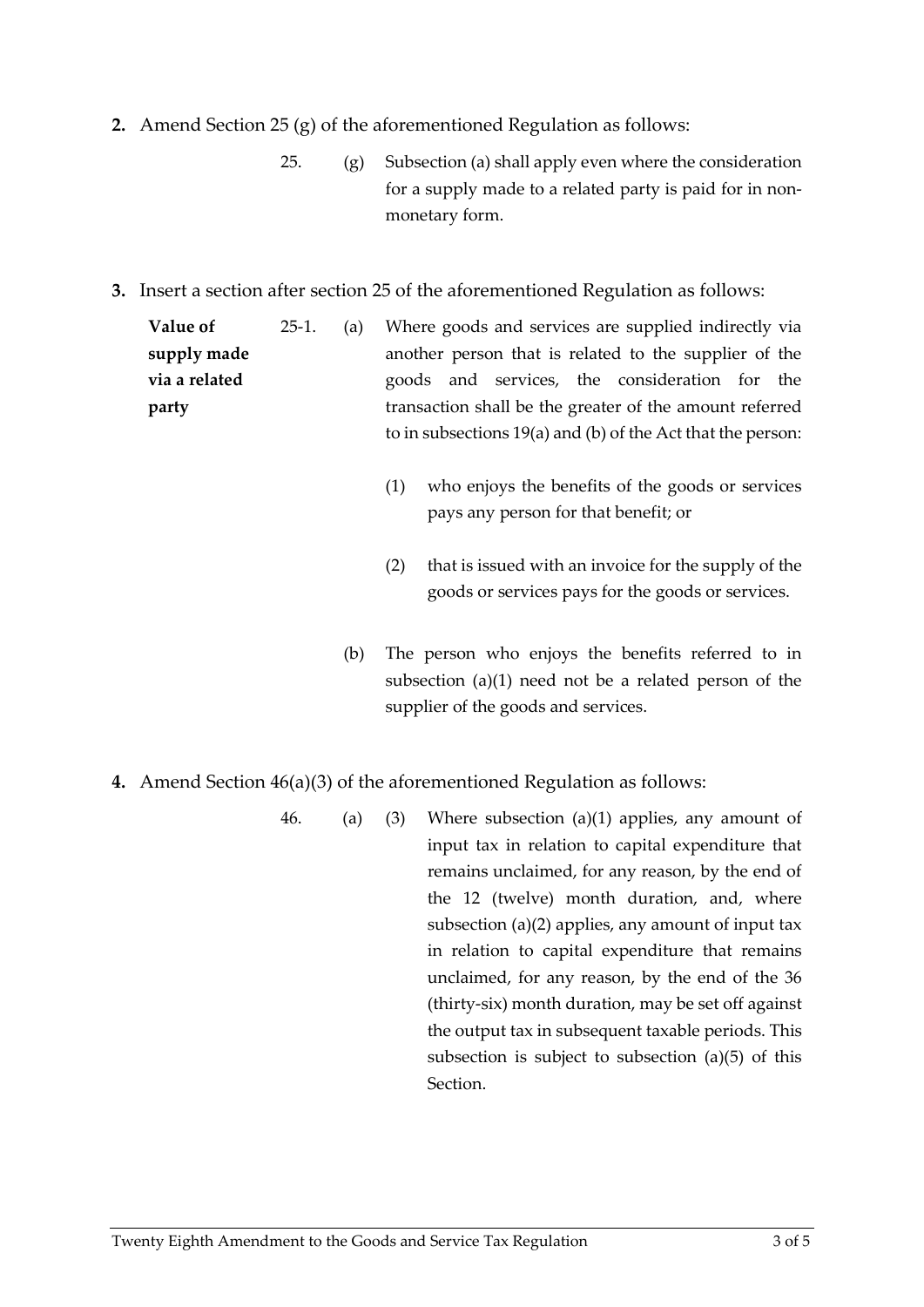**5.** Repeal subsection 88(b)(1) of the aforementioned Regulation:

88. (b) (1) *[Repealed]*

**6.** Amend Section 104 of the aforementioned Regulation as follows:

| Goods and<br><b>Services</b><br>supplied in | 104. |     | For the purpose of the Act, a good or service shall be deemed<br>to be supplied in the Maldives with reference to the following<br>provisions:           |
|---------------------------------------------|------|-----|----------------------------------------------------------------------------------------------------------------------------------------------------------|
| the Maldives                                |      | (a) | Goods are deemed to be supplied in the Maldives if the<br>supplier and the recipient is in the Maldives at the time<br>the goods are sold.               |
|                                             |      | (b) | Services are deemed to be supplied in the Maldives if<br>the supplier is in the Maldives at the time the services<br>are performed.                      |
|                                             |      | (c) | Notwithstanding subsection (a) and (b), goods and<br>services shall be deemed to be supplied in the Maldives<br>if:                                      |
|                                             |      |     | the goods are in the Maldives at the time the<br>(1)<br>goods are sold; or                                                                               |
|                                             |      |     | the services or part thereof are physically<br>(2)<br>performed by or through a person who is in the<br>Maldives at the time the services are performed. |

**7.** Insert a section after Section 104 of the aforementioned Regulation as follows:

| Determining     |  | 104-1. (a) (1) For the purposes of the Act, a company or any |
|-----------------|--|--------------------------------------------------------------|
| whether the     |  | incorporated body shall be deemed to be in the               |
| person is in    |  | Maldives if it is incorporated in the Maldives, or,          |
| <b>Maldives</b> |  | has its head office situated in the Maldives, or, its        |
|                 |  | management and control is in the Maldives.                   |

(2) For the purposes of the Act, a partnership or any other unincorporated body shall be deemed to be in the Maldives if it is established or formed in the Maldives, or, its management and control is in the Maldives.